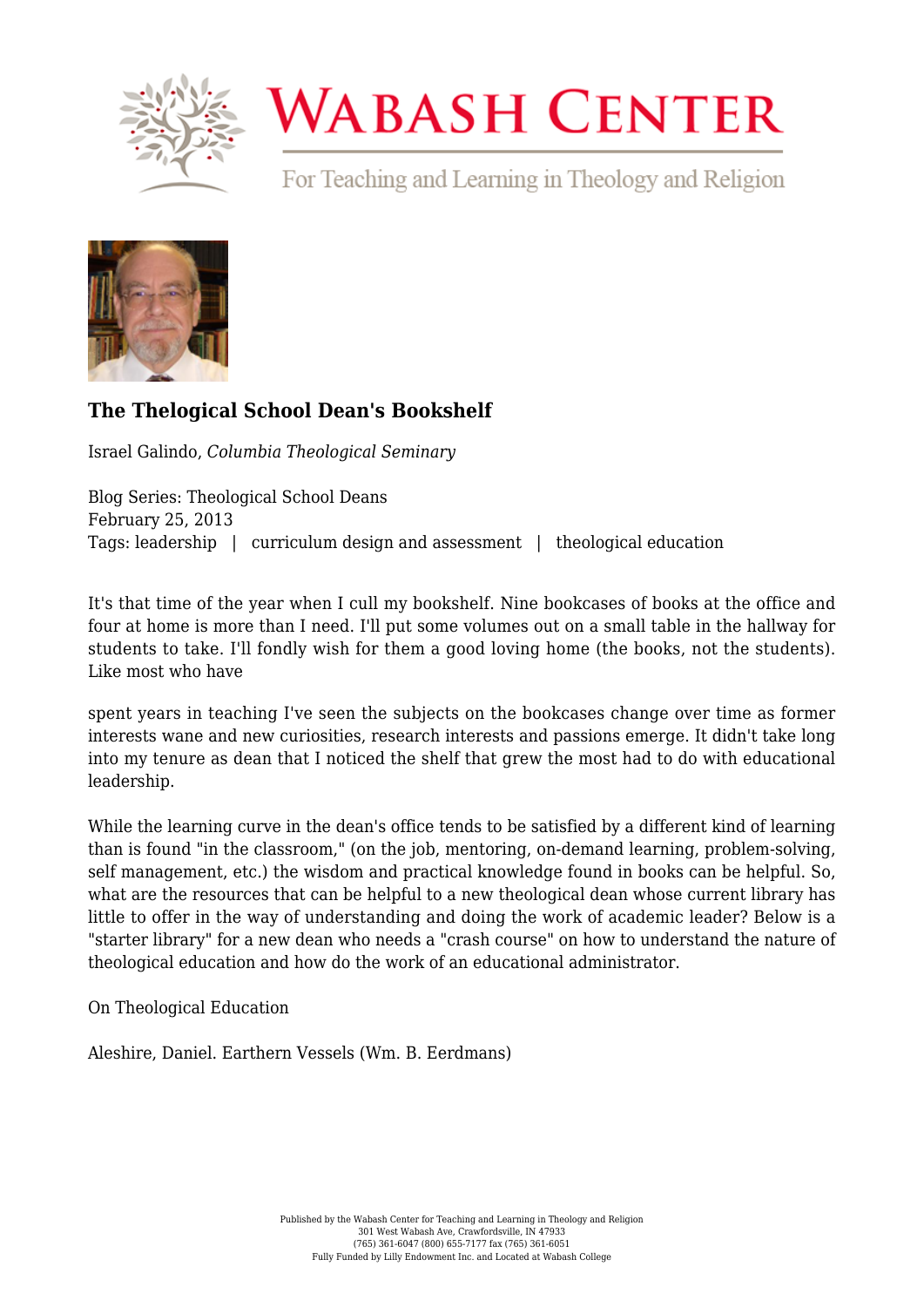Banks, Robert. Reenvisioning Theological Education (Wm. B. Eerdmans) Bass, Dorothy and Craig Dykstra. For Life Abundant (Wm. B. Eerdmans) Cannell, Linda. Theological Education Matters (Booksurge) Carroll, Jackson W. God's Potters (Wm. B. Eerdmans) Farley, Edward. Theologia (Wipf & Stock) Foster, Charles, et al. Educating Clergy (Jossey-Bass) Jones, Gregory L. Resurrecting Excellence (Wm. B. Eerdmans) Kelsey, David. Between Athens and Berlin (Wipf & Stock) Kelsey, David. To Understand God Truly (Westminster John Knox)

On Curriculum and Assessment

Drummond, Sarah. Holy Clarity: The Practice of Planning and Evaluating (Alban) Dylan, William. Embedded Formative Assessment (Solution Tree) Glatthorn, Alan A. et al. Curriculum Leadership (Sage) Kramer, Gary L. Higher Education Assessment (Rowan & Littlefield) Suskie, Linda. Assessing Student Learning: A Common Sense Guide (Anker) Wiggins, Grant and Jay McTigh, Understanding by Design (Pearson)

On Academic Leadership

Bergquist, William H. Engaging the Six Cultures of the Academy (Jossey-Bass) Billman, Kathleen and Bruce Birch (eds.). C(h)AOS Theory (Wm. B. Eerdmans) Blankensteing, M. et al. Sustaining Professional Learning Communities (Corwin) Buller, Jeffrey. The Essential Academic Dean (Jossey-Bass) Cialdini, Robert B. Influence (HarperCollins) Davis, James R. Learning to Lead: A Handbook for Postsecondary Administrators (Rowen & Littlefield) Fisher, Robert and William Ury. Getting to Yes (Penguin) Kouzes, James M. The Jossey-Bass Administrator's Guide to Exemplary Leadership (Jossey-Bass) Laufgraben, Jodi Levine. Sustaining and Improving Learning Communities (Jossey-Bass) Lucas, Ann. Leading Academic Change (Jossey-Bass) Roper, Susan and Terrance Deal. Peak perfomance for Deans and Chairs (Rowan & Littlefield) Ury, William. Getting Past No (Bantam)

Journals

Lastly, three journals that provide excellent resources for the theological school dean: Teaching Theology & Religion (Wabash Center) Theological Education (ATS) The Academic Leader (Magna)